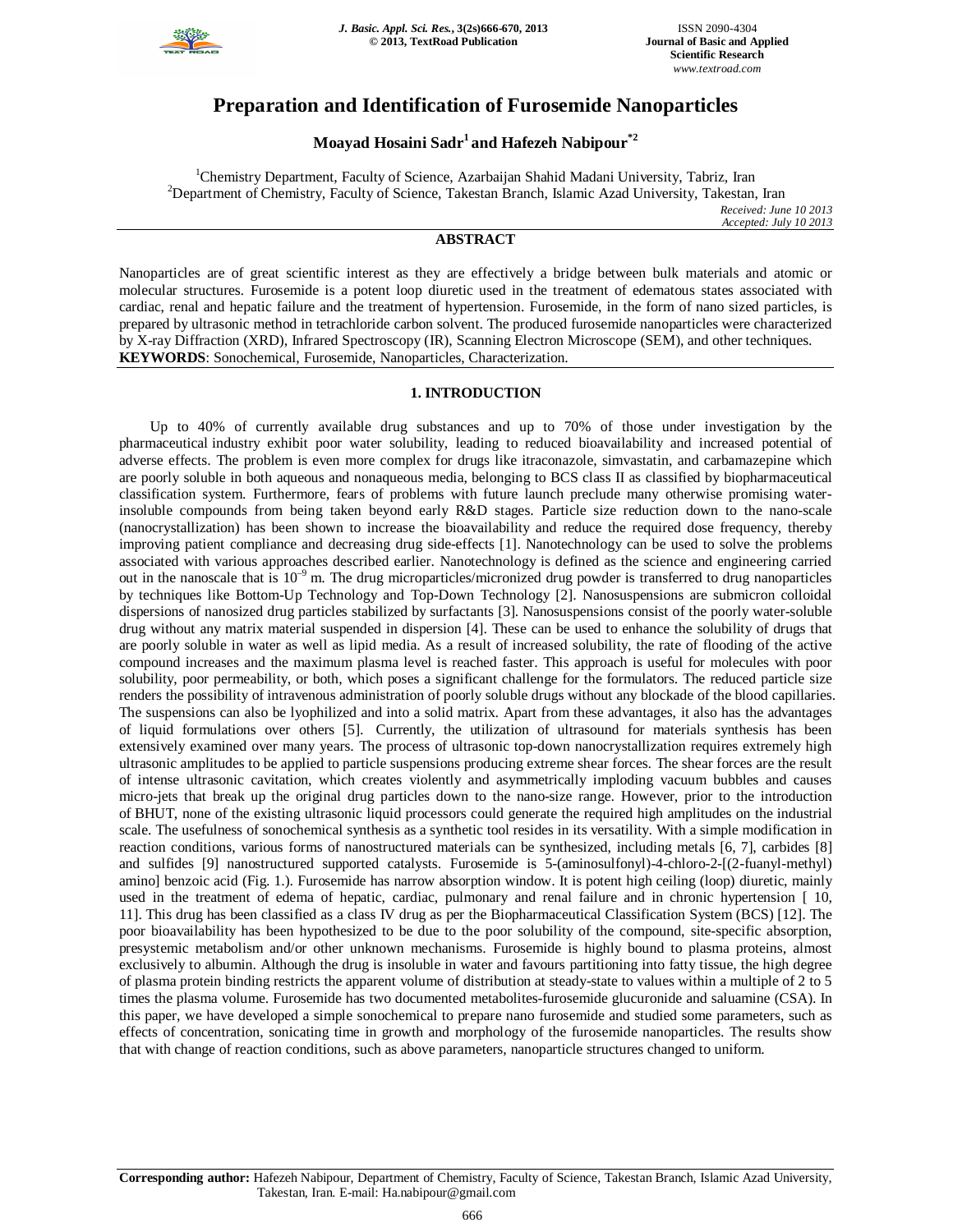

# **Fig. 1: Furosemide**

## **2. EXPERIMENTAL**

#### **2.1 Synthesis of nanoparticles**

The furosemide sample was obtained from Alborz Darou pharmaceutical company. Different amounts (Table 1) of furosemide were dispersed in CCl4. This dispersion was sonicated with different powers for 20, 40, 60 and 80 min with a high density ultrasonic probe immersed directly into the dispersion (Table 1). The obtained powders were characterized by XRD, IR spectroscopy, SEM. At all conditions the consequences of changing the sonochemical parameters were marginal. However, different particle sizes were obtained. A multiwave ultrasonic generator (Sonicator\_3000; Misonix, Inc., Farmingdale, NY, USA), equipped with a converter/transducer and titanium oscillator (horn), 12.5 mm in diameter, operating at 20 kHz with a maximum power output of 600 W, was used for the ultrasonic irradiation. X-ray powder diffraction (XRD) measurements were performed with an X'pert diffractometer of Philips Company with monochromated Cuk<sup>α</sup> radiation. The IR spectra were recorded using Bruker spectrometer, with KBr pellets in the range from 400-4000 cm<sup>-1</sup>. The morphology of synthesized sample was studied using Transmission Electron Microscope (TEM) [Zeiss CEM 902 A] and Scanning Electron Microscopy (KYKY-EM3200) and (Philips XL 30), by a sputtering technique, with gold as covering contrast material.

# **3. RESULTS AND DISCUSSION**

Fig. 2 shows the powder XRD patterns of furosemide nanoparticles prepared by the sonochemical process (bottom) and bulk furosemide (top). The SEM images of the bulk furosemide and of the nanoparticles of the sample 2 (Table 1) are shown in Fig. 3. The particle size histogram of the nanoparticles (Fig. 3, c) showed that the particle size ranged from 7 to 44 nm. The best particles were obtained for sample 2 (Table 1). The TEM (Fig. 4) showed that the particles were amorphous and were dispersed in CCl4.

| Table 1: Experimental conditions for the preparation of furosemide nanoparticles. |            |              |                |
|-----------------------------------------------------------------------------------|------------|--------------|----------------|
| <b>Sample</b>                                                                     | Time (min) | Solvent (mL) | Furosemide (g) |
|                                                                                   | 20         | 20           | 0.2            |
|                                                                                   | 40         | 20           | 0.2            |
|                                                                                   | 60         | 20           | 0.2            |
|                                                                                   | 80         | 20           | 0.2            |
|                                                                                   | 40         | 20           | 0.08           |
|                                                                                   | 40         | 20           | 0.1            |
|                                                                                   | 40         | 20           |                |

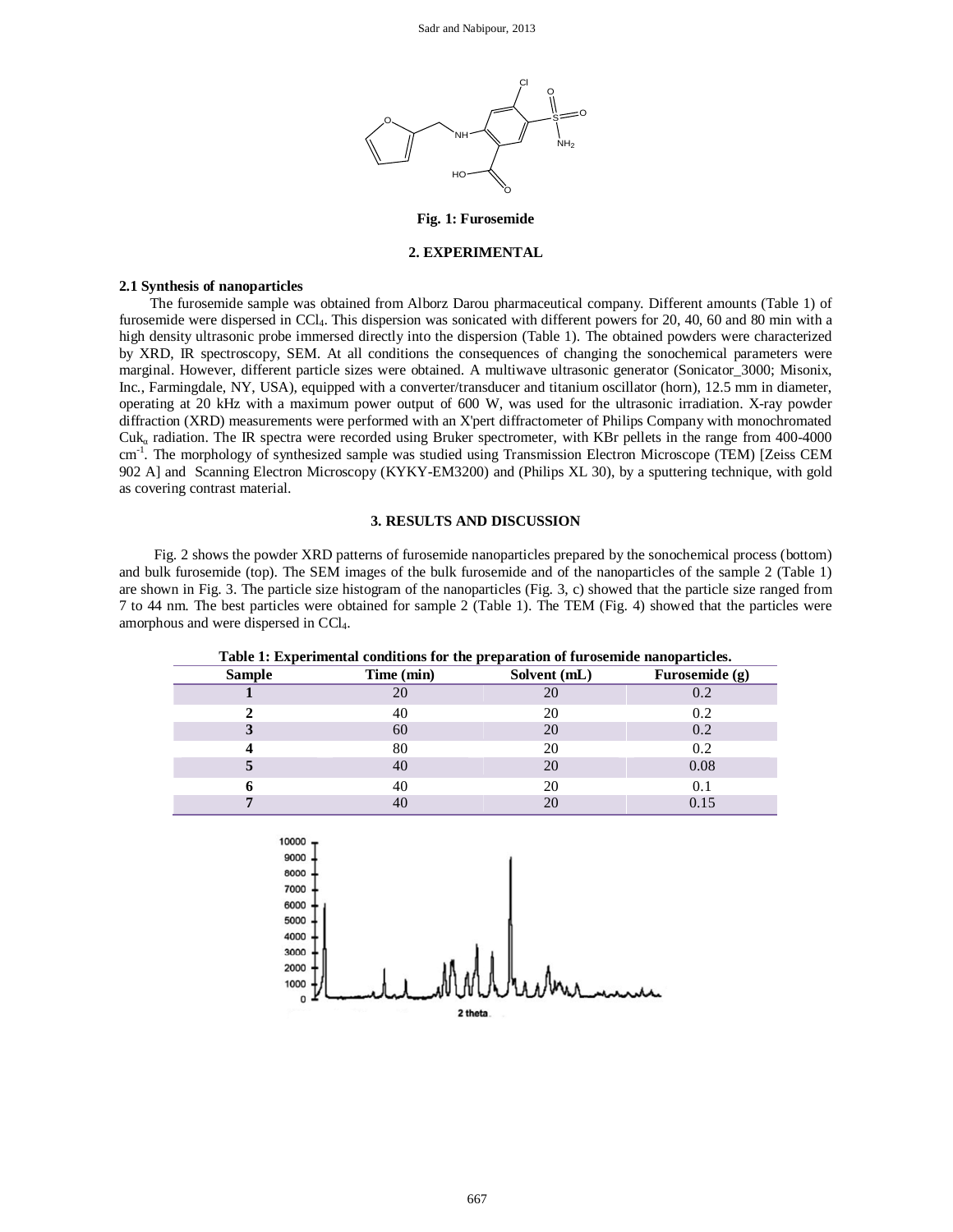

**Fig. 2:** The XRD pattern of furosemide (top) and furosemide nanoparticles (bottom).



**Fig. 3: SEM photographs of a) furosemide, b) furosemide nanoparticles (sample 2) and c) the particle size histogram of the nanoparticles***.*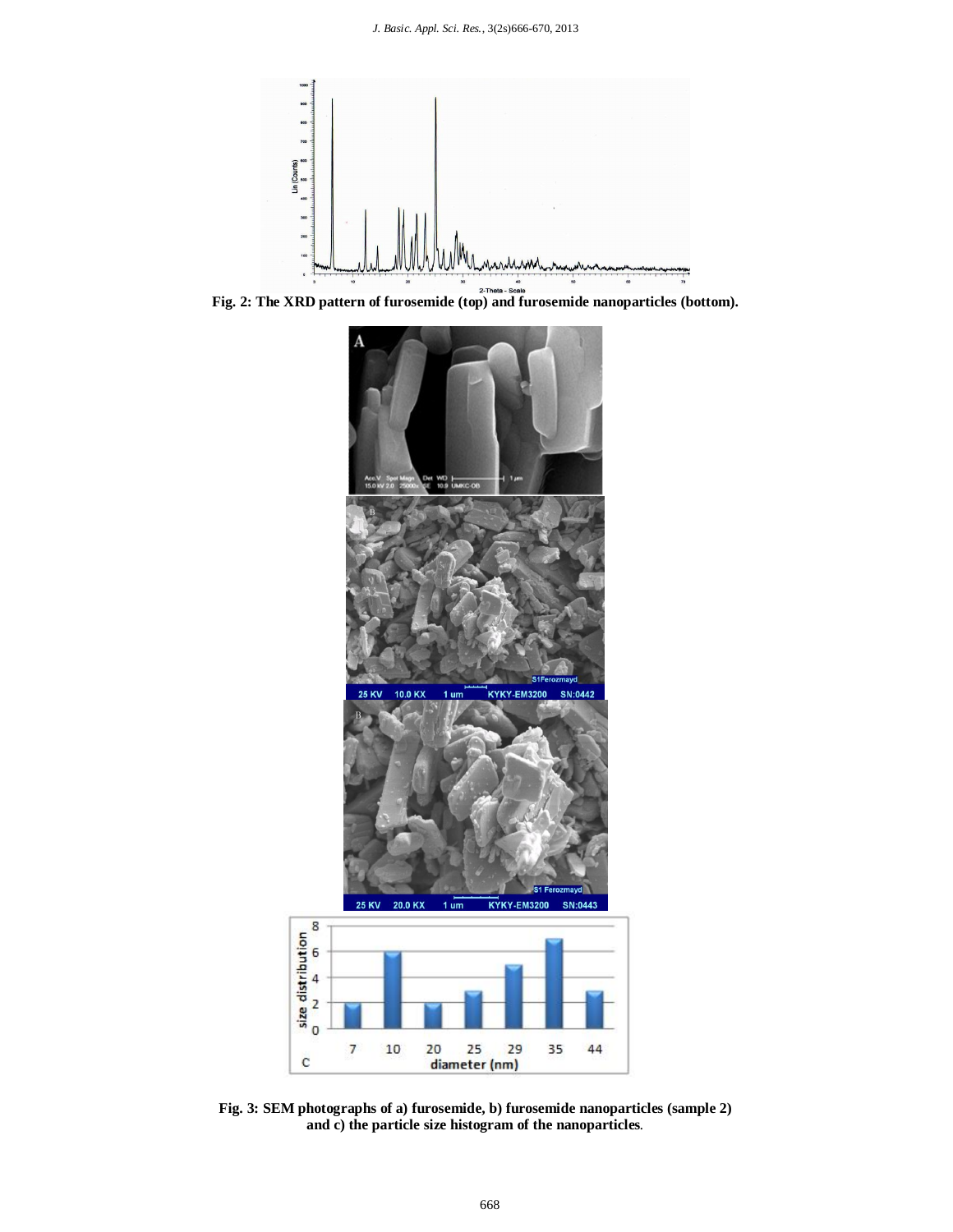

**Fig. 4**: **TEM image of furosemide nanoparticles (sample 2).**

The study of IR spectra of furosemide (Fig. 5) demonstrated that the characteristics absorption bands for N-H stretching vibration of secondary amine,  $C = O$  stretching vibration and  $S = O$  stretching vibration of sulfonamide group and C-Cl stretching vibration appeared at 3400.26, 1672.18, 1564.21, 1323.81 and 580.29 cm<sup>-1</sup>, respectively.



**Fig. 4: IR spectrum of a) furosemide, b) furosemide nanoparticles (sample 2)**

### **4. CONCLUSION**

Ultrasonic are distinctive and commercially feasible approach to solve the problems of drugs such as poor solubility and poor bioavailability. The described method for preparing furosemide nanoparticles can be used on at industrial scale, because it does not need special conditions, such as high temperature, high pressure, surfactants, long times or temperature and pressure controlling. Solubility increases with decreasing particle size. Since surface area of solids in contact with the medium increases, rapid dissolution is obtained. This increase in solubility ceases when the particle size reaches a particular point. Hence, particle size is critical and beyond a particular value, the solubility of solid decreases. Such a change arises because of the presence of an electrical charge on the particle, which is predominant in small particles. Symmetric molecules may be less soluble than unsymmetrical ones. If crystals are compact, they possess high